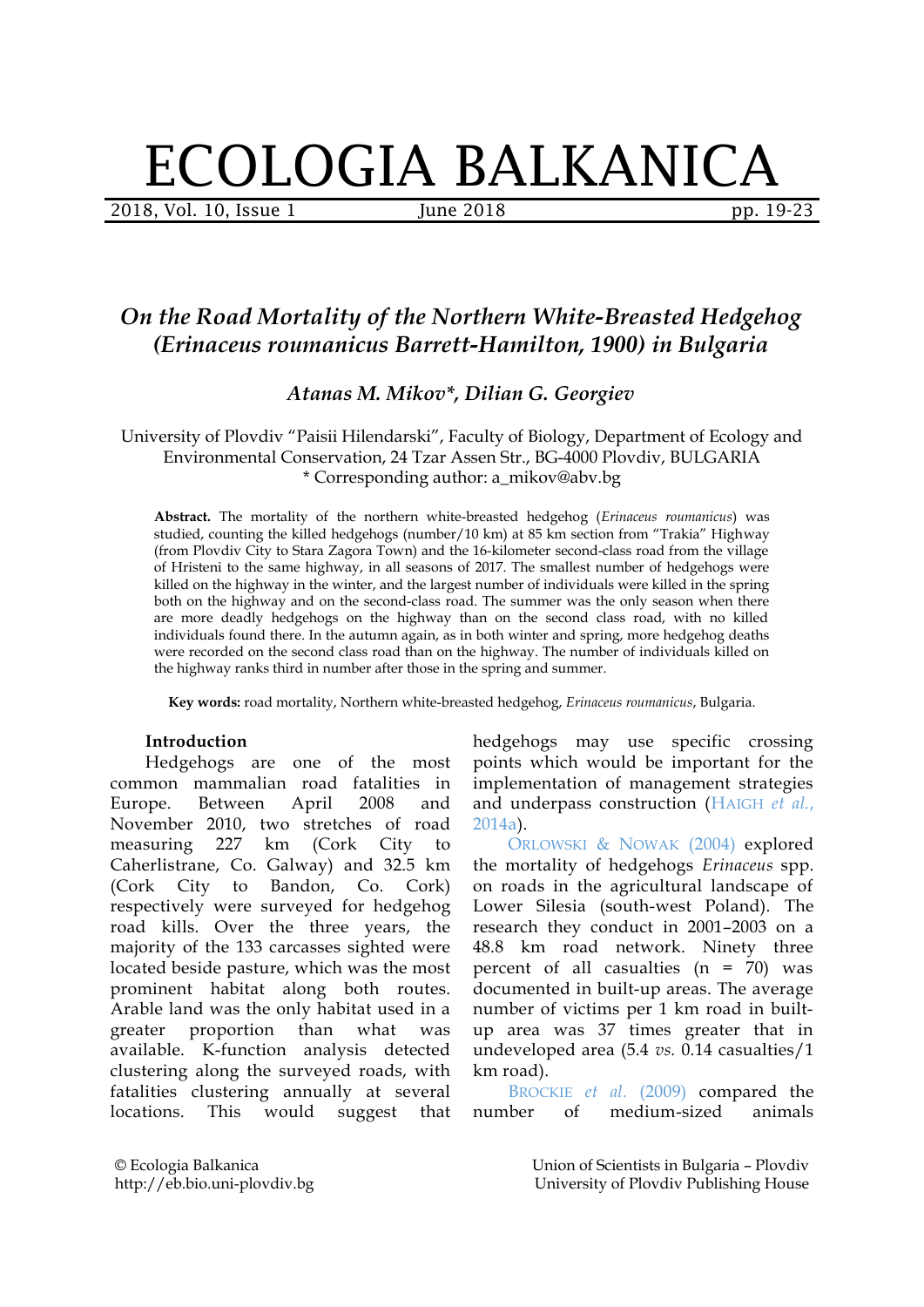(between rat and dog-size) killed on repeated counts along the same 1660 km of North Island highways in 1984, 1994 and 2005 with other counts going back to 1949. Counts of possums (*Trichosurus vulpecula*), hedgehogs (*Erinaceus europaeus*) and rabbits (*Oryctolagus cuniculus*) ranged between 0.7 and 89 corpses/100 km, and changed dramatically over six decades. A possible irruption of hedgehogs is reported in 1988–89, followed by an 82% decline in their numbers between 1994 and 2005.

HAIGH *et al.* [\(2014b\)](#page-3-8) found that among the killed on the road hedgehogs, 54 % of hedgehogs were 1-year-old or less. The majority of hedgehogs (87 %) were between 0–3-years-old, the oldest females were nine  $(n=2)$ , and the oldest males were eight years old (*n*=2), respectively. Road kill hedgehogs had an average longevity of 1.94 years, and the mean age of females was higher (2.10 years) than males (1.87 years).

HUIJSER & BERGERS [\(2000\) s](#page-3-7)tudied the effect of roads and traffic on hedgehog population density by comparing relative densities in 15 paired road and control plots matched for landscape parameters. There were about 30% fewer tracks in road plots when compared to control plots and the *P*-values were marginally insignificant at the  $p \le 0.05$  significance level. These results suggest that roads and traffic are likely to reduce hedgehog density by about 30%, which may affect the survival probability of local populations.

The mortality of the northern whitebreasted hedgehog (*Erinaceus roumanicus*) on the roads in Bulgaria has not been studied so far. There is only partial data about the traffic mortality of another closely related species - *Erinaceus concolor,* presented in the study of K[AMBOUROVA](#page-3-6)-IVANOVA *et al.* [\(2012\).](#page-3-6) The automobile traffic in some areas is a significant factor for the hedgehog mortality (PESHEV *[et al.](#page-4-1)*, [2004\)](#page-4-1). We believe the census of the hedgehogs killed on the road is a useful method for collecting information on the

distribution and relative abundance of the species at local or national level, as well as providing data on its seasonal activity.

### **Material and Methods**

The mortality of the northern whitebreasted hedgehog (*Erinaceus roumanicus*) has been studied by traveling by car at a speed of less than 40 km/h counting the killed hedgehogs (number/10 km) at a 85 km section from "Trakia" Highway (from Plovdiv City to Stara Zagora City) and the 16-kilometer second-class road from the village of Hristeni to the same highway, in the winter, spring, summer and autumn of 2017. The data was processed statistically using descriptive statistics and Kruskal-Wallis test. All statistical analyses were performed using PAST (HAMMER *[et al.,](#page-3-5)* [2001\)](#page-3-5).

### **Results and Discussion**

The smallest number of killed hedgehogs on the highway was in the winter. In our opinion the reason for this is because at the time the hedgehogs fall into hibernation, and the dead were found at the end of winter when the weather begins to warm up and the hedgehogs become active. Those who were killed on the road were also found at the end of the winter and their number is smaller than the hedgehogs killed on the road in the spring and autumn (Table 1).

Our records showed that the highest number of hedgehogs were killed in the spring, both on the highway and on the second-class road (Table 1). We think this is due to the fact that during this period the hedgehogs have just awakened from a hibernation and they disperse to find food. As a result, their activity is higher and therefore they die more often on the roads this season. Some studies explain these facts by the growing of the home range of males in this period and correspondingly increasing the road casualties of this species (HOLSBEEK *et al.*[, 1999;](#page-3-4) J[ACKSON](#page-3-3), [2006;](#page-3-3) HAIGH[, 2012\)](#page-3-2). We found that in the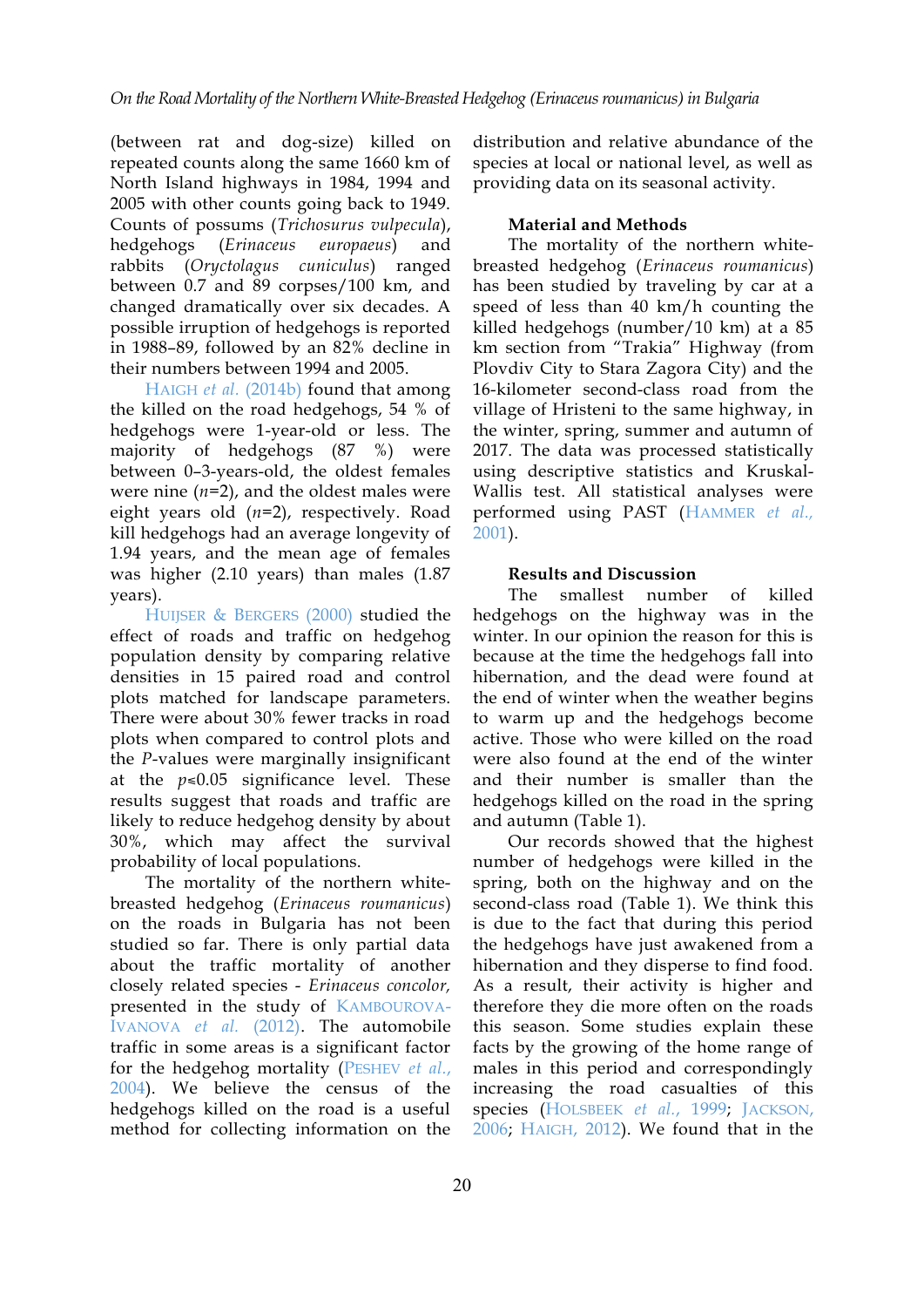spring there are more hedgehogs killed on the second class road than on the highway. The relationship between road-kill and traffic volume indicates that roads carrying more than 3000 vehicles per day act as barriers to larger mammals, while vehicles on less busy roads are more dangerous for crossing animals (BROCKIE *[et al.,](#page-3-0)* 2009). In addition, there are fences on the side of the highway which prevent animals from passing through. Also in some places there are underpasses through which animals can safely cross while they are missing on the second class road.

In the summer, the number of hedgehogs perished on the highway is second, after that of hedgehogs killed on the highway in the spring. This is the only season when there are more dead hedgehogs on the highway than on the second class road. In our opinion, this is due to a reduction in the intensity of automobile traffic on the second class road. No killed hedgehogs were found on the second-class road (Table 1). We believe that this is due to the weaker activity of

hedgehogs this season, as they have already recovered their lost food reserves during hibernation, and on the other hand they still do not accumulate intensive food reserves for their next hibernation.

In autumn again, as in the winter and spring, more hedgehog deaths were recorded on the second class road than on the highway. The number of individuals killed on the highway ranks third in number after those in the spring and summer. The number of hedgehogs killed on the road ranks second after those in the spring (Table 1). We think this is due to the fact that hedgehogs in this period are reincreasing their demand for food in order to build up enough reserves for their hibernation.

There are no statistically significant differences in hedgehog deaths by seasons for the study period (Kruskal-Wallis test, p>0.05). The box and whiskers plot of the number of road kill hedgehogs on the "Trakia" highway and the second class road in the different seasons in 2017 is presented on Fig. 1.



**Fig.1.** Box and Whiskers plot of the number of road kill hedgehogs on the "Trakia" highway and the second class road in the different seasons in 2017.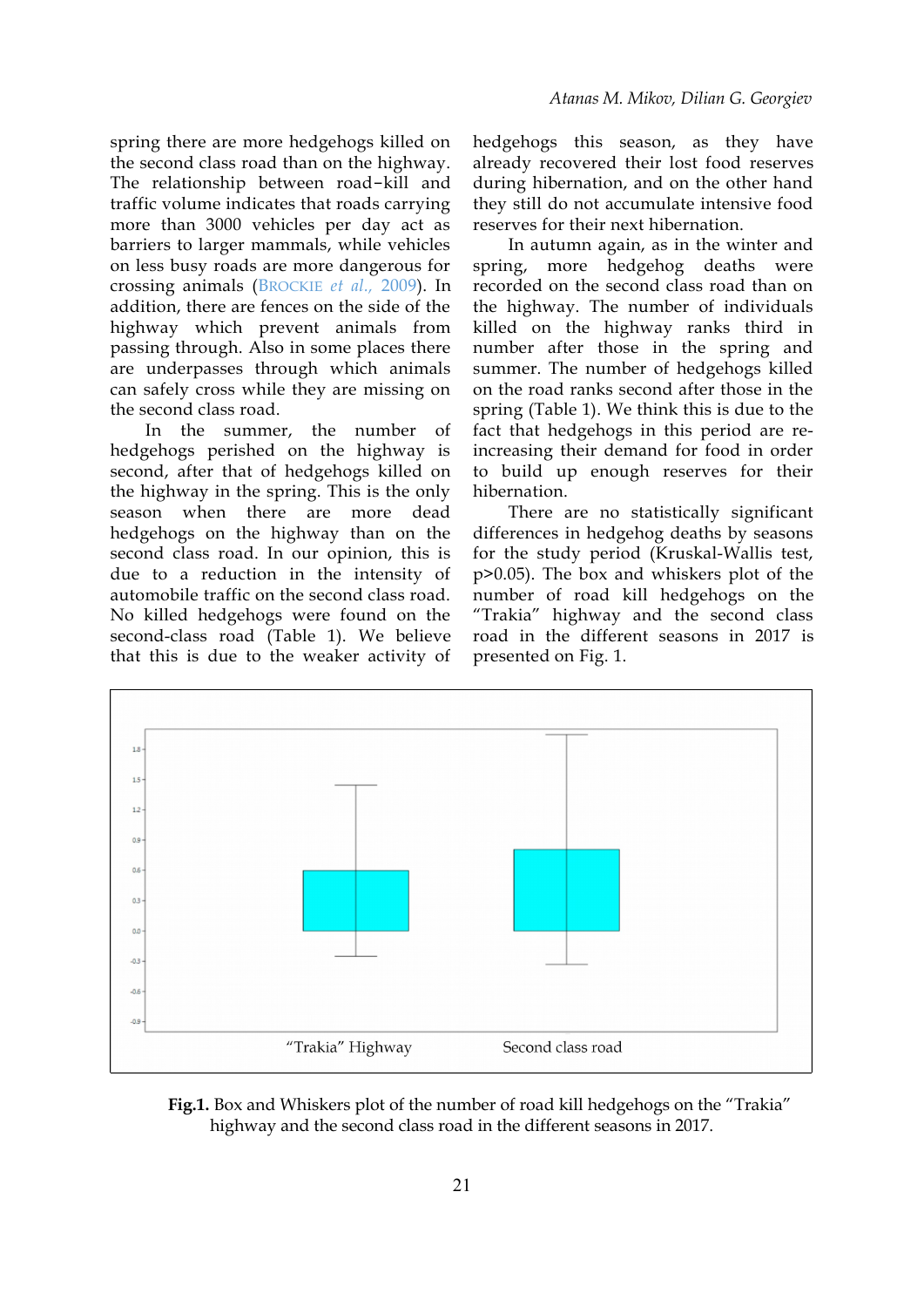*On the Road Mortality of the Northern White-Breasted Hedgehog (Erinaceus roumanicus) in Bulgaria*

| <b>Season</b> | "Trakia" Highway<br>individuals/10 km | Second class road<br>individuals/10 km |
|---------------|---------------------------------------|----------------------------------------|
| Winter        | 0.04                                  | 0.10                                   |
| Spring        | 1.88                                  | 2.50                                   |
| Summer        | 0.35                                  | 0.00                                   |
| Autumn        | 0 12                                  | 0.63                                   |

**Table 1.** Number of hedgehogs per 10 km killed on the "Trakia" Highway and the second class road in the different seasons in 2017.

The main disadvantage of this study is the surveying of the victims from moving vehicle. Although the vehicle is moving slowly, some of the victims may remain unreported. The analysis of data showed that the manner of surveying (car, bicycle or foot) significantly affected the number of casualties found (E[RRITZOE](#page-3-9) *et al.,* 2003). In Bulgaria there are restrictions on the movement on the highways by bicycle or on foot. It is also possible that some victims are not counted because other predatory mammals and birds have removed them before the survey.

#### **Conclusions**

Results show that most hedgehogs perish on the highway and on the second class road in the spring. In all seasons, except summer, there are more deadly hedgehogs on the second class road than on the highway.

#### **References**

- <span id="page-3-0"></span>BROCKIE R., R. SADLEIR, W. LINKLATER. 2009. Long-term wildlife road-kill counts in New Zealand. - *New Zealand Journal of Zoology*, 36(2): 123-134.
- <span id="page-3-9"></span>ERRITZOE J., T. MAZGAJSKI, R. LUKASZ. 2003. Bird casualties on European roads – A review. - *Acta Ornithologica*, 38 (2): 77- 93. [\[DOI\]](https://doi.org/10.3161/068.038.0204).
- <span id="page-3-2"></span>HAIGH A. 2012. Annual patterns of mammalian mortality on Irish roads. - *Hystrix*, 23(2): 58-66. [\[DOI\]](https://doi.org/10.4404/hystrix-23.2-4747).
- <span id="page-3-1"></span>HAIGH A., R. O'RIORDAN, F. BUTLER. 2014a. Hedgehog *Erinaceus europaeus*

mortality on Irish roads. - *Wildlife Biology*, 20(3): 155-160.

- <span id="page-3-8"></span>HAIGH A., M. KELLY, F. BUTLER, R. O'RIORDAN. 2014b. Non-invasive methods of separating hedgehog (*Erinaceus europaeus*) age classes and an investigation into the age structure of road kill. - *Acta Theriologica*, 59(1): 165-171.
- <span id="page-3-5"></span>HAMMER O., D. HARPER, D. RYAN. 2001. PAST: Paleontological Statistic Software Package for Education and Data Analysis. *– Paleontologia Electronica,* 4 (1): 1-9.
- <span id="page-3-4"></span>HOLSBEEK L., J. RODTS, S. MUYLDERMANS. 1999. Hedgehog and other animal traffic victims in Belgium: results of a countryside survey. - *Lutra,* 42: 111– 119.
- <span id="page-3-7"></span>HUIJSER M., P. BERGERS. 2000. The effect of roads and traffic on hedgehog (*Erinaceus europaeus*) populations. - *Biological Conservation*, 95(1): 111-116.
- <span id="page-3-3"></span>JACKSON D. 2006. Factors affecting the abundance of introduced hedgehogs (*Erinaceus europaeus*) to the Hebridean island of South Uist in the absence of natural predators and implications for nesting birds. - *Journal of Zoology*, 271(2): 210–217. [\[DOI\]](https://doi.org/10.1111/j.1469-7998.2006.00204.x).
- <span id="page-3-6"></span>KAMBOUROVA-IVANOVA N, Y. KOSHEV, G. POPGEORGIEV, D. RAGYOV, M. PAVLOVA, I. MOLLOV, N. NEDIALKOV. 2012. Effect of Traffic on Mortality of Amphibians, Reptiles, Birds and Mammals on Two Types of Roads Between Pazardzhik and Plovdiv Regi-